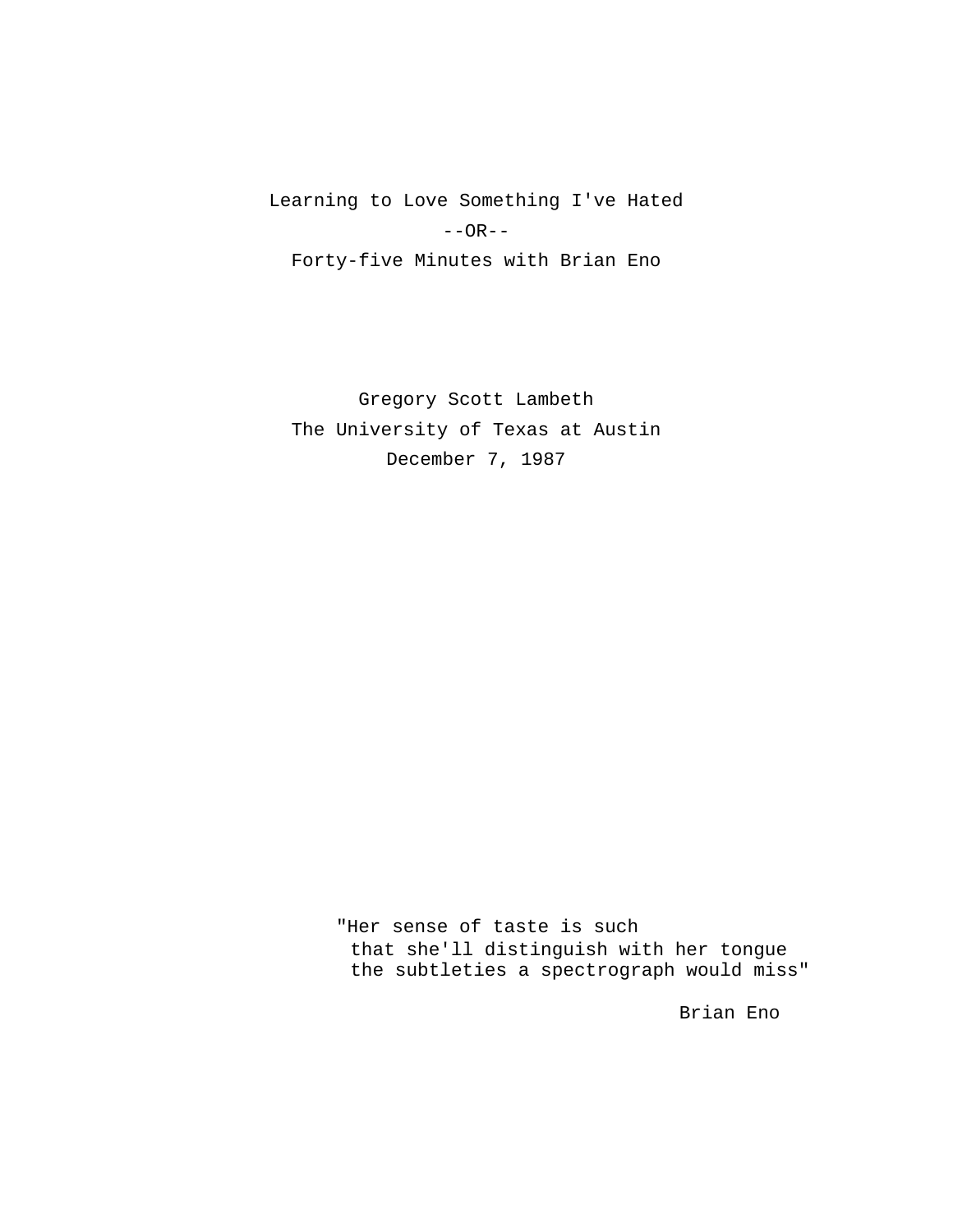I always feel an immense thrill when purchasing new music, even though a vague feeling of uncertainty often intrudes upon my first listening experience. I wonder if this album will evolve into a favorite, or if it might be destined for the used record bins. Such doubts can become pervasive, in part because albums and compact discs are so expensive. Also, and more to the point, there's simply no way I can fully comprehend a decent album the first time I hear it. In fact, I'm lucky to get much of anything out of the first few spins. I generally get a feeling, a sense of direction -- an inventory of vocals, guitars, synthesizers, and percussion. The lyrics come later, usually much later, as I begin to find a structural coherency in the music itself. Pieces become more tangible and unique, somehow merging into a distinct whole. Several songs eventually stand out, and then there's no going back as I'm struck with a full sense of impact.

Some albums are more difficult to comprehend than others, but this disparity became particularly apparent when I was first introduced to the music of Brian Eno. Three years ago, I was a junior at Carleton College and my new roomate was a devout Brian Eno fan. At the time, I knew of Eno only though his production of the three best Talking Heads albums. Randy liked most of Eno's stuff, but to tell the truth, I could stomach almost none of it. It sounded too much like a lot of other weird avantegarde experimental music Randy made me listen to, and I subsequently developed a healthy aversion to almost anything involving Brian Eno. My reaction to Eno's music became almost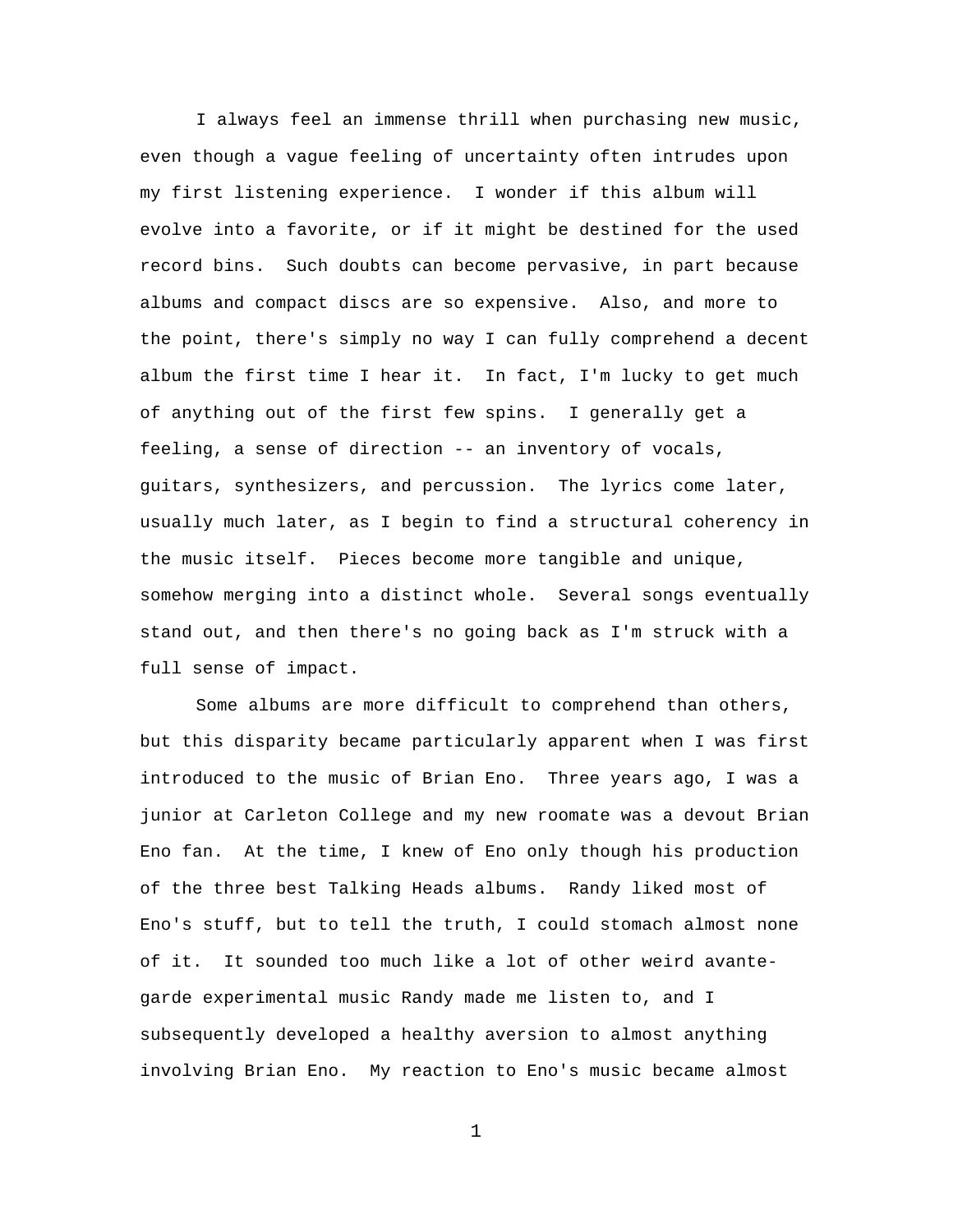foreordained in that I had already made up my mind not to enjoy the experience.

Randy knew this, and tried his best to respect my pleas for sanity, but the alternatives were rather bleak. Randy's music collection was full of albums just about as unusual as anything Brian Eno had to offer. So we tried to compromise, and since our shared interests managed to outweigh the overt differences in musical taste, the outcome was often successful. This in mind, I just couldn't fathom the appearance of Brian Eno's "Here Come the Warm Jets" (1973) in my mailbox early last summer. If nothing else, Randy has always been persistent. I now realize this unforgettable anomoly launched a brilliant career, but at the time, I failed to recognize the extent to which Eno had irreparably altered musical history. A greater sense of perspective is essential before embarking on the substantive portions of this paper.

Brian Eno has explored a number of different avenues in his development as a musician. His early career was dominated by his involvement as a member of the influential group, Roxy Music. He left that band in 1973 and prospered as a solo artist, recording albums with a number of other independent artists. He has also produced records for a variety of groups, including such acts as Talking Heads, David Bowie, Devo, U2, and Ultravox. Eno's sometimes intense involvement in several of these projects extended his role beyond that of producer, contributing invaluable assistance in singing, songwriting, and accompaniment.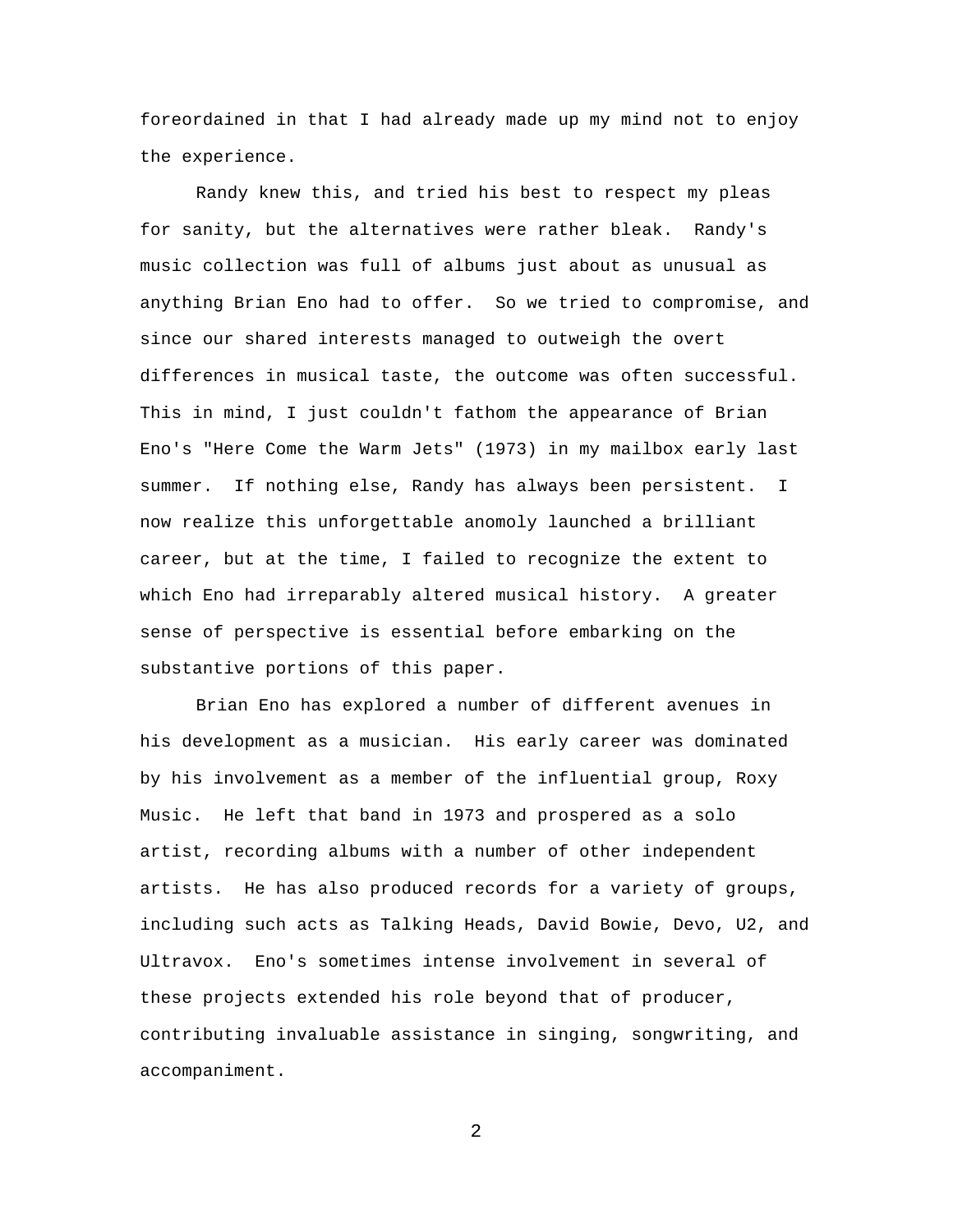Brian Eno's career reached an unexpected apex in 1975 with his discovery and development of ambient music. These projects generally involved several collaborators, and expanded upon a single basic thematic component such as accoustic guitar, piano, or trumpet. The philosophy that governs ambient music will be developed later in the paper. Suffice it to say here that Brian Eno's career continues unchallenged and unmatched in terms of diversity, integrity, and intelligence.

#### Process: Step I (Enjoyment)

# "Baby's on fire, better throw her in the water this kind of experience is necessary for her learning" -Brian Eno

My first exposure to Brian Eno's music left me absolutely dumbfounded. I realized the extent of this utter lack of understanding when vague feelings of bodily tension arose from the disquieting experience. Some songs seemed superficially reasonable, but others almost defied explanation. My initial reaction resembled the dull expression of incomprehension I imagine on the face of an algebra student facing his first calculus problem. He knows just enough to realize how little he understands. Strange symbols are interwoven amongst a few more familiar variables, but the formula as a whole provides no basis for interpretation. Eno sings "file under futile, that should give you its main point of reference" and confusion becomes epidemic.

I can think of no single word, but estrangement, distance,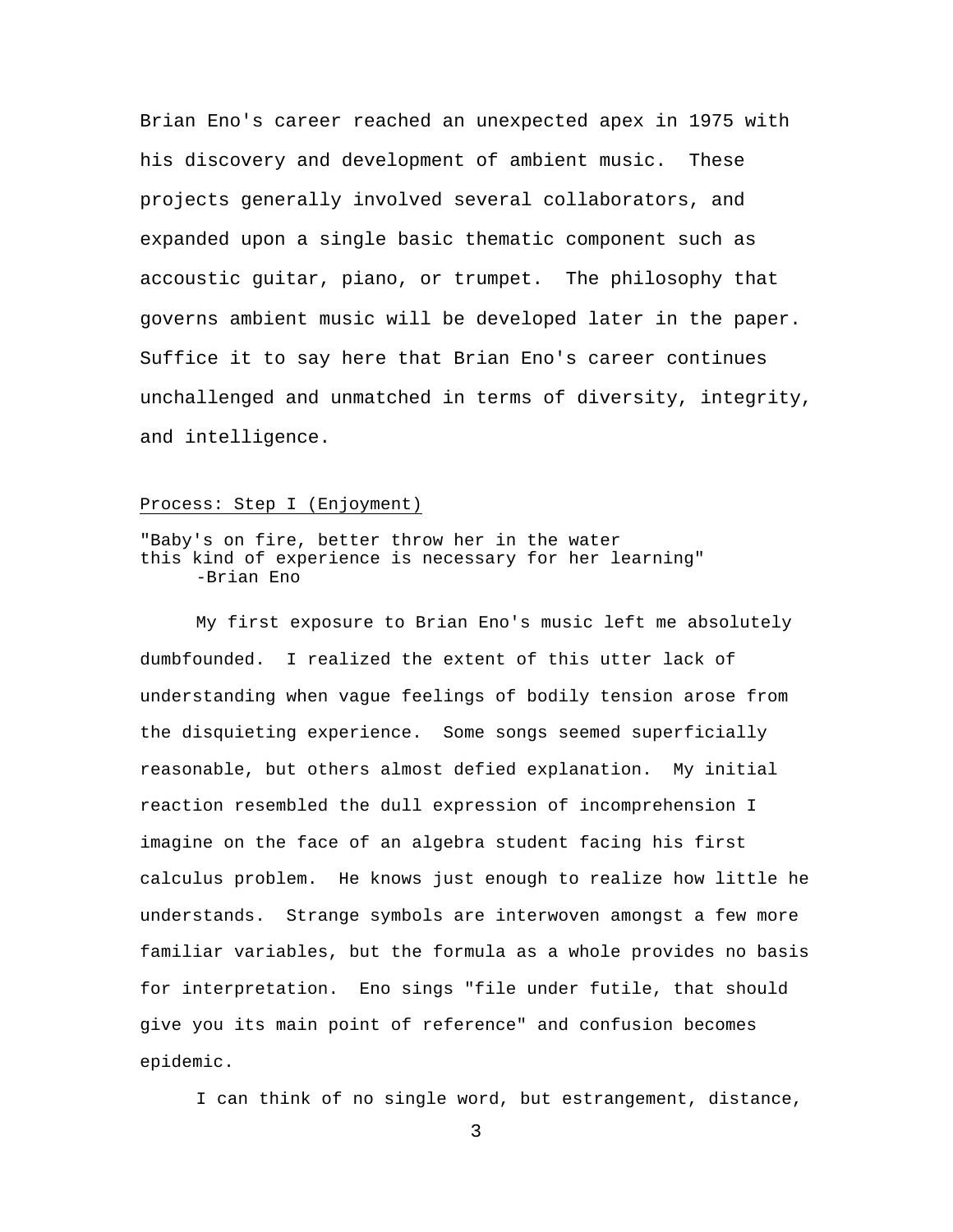unfamiliarity, ridiculous, fragmentation, opaque, oblique, and obtuse all capture a fraction of the feeling. Somehow, things just didn't seem to fit together. Eventually, I did come to respect, admire, and love the style and grace of Brian Eno's music. The process was often slow and somewhat painful, and one might justifiably wonder what inspired me to continue under such adverse circumstances. I must admit that I have immense respect for Randy's musical opinions, so I continued to listen to the tape he'd sent me. More than once, I have grown to enjoy something I initially couldn't stomach, so that curiosity alone propelled me further. Common sense would seem to dictate that eventually I'd begin to discover some sort of coherency in the confusion.

Even so, I began to notice a persistent problem I encountered in each of my forays into the world of Brian Eno. I want to put into words the music I hear, but I feel the limits of language. I'm thinking how I might convey a sense of music through language, creating semantic images where before only auditory experience had been necessary. The exchange appears to be cognitive, but there's something inchoate and intuitive involved for the both of us. Even though I've always thought of music as an intensely spiritual experience immune to quantification, I nonetheless felt a desire to at least qualify my reactions to such dissonate music. I realized that I would need to explore even more of Eno's music, expanding my horizons and developing an understanding. I always found enjoyment first,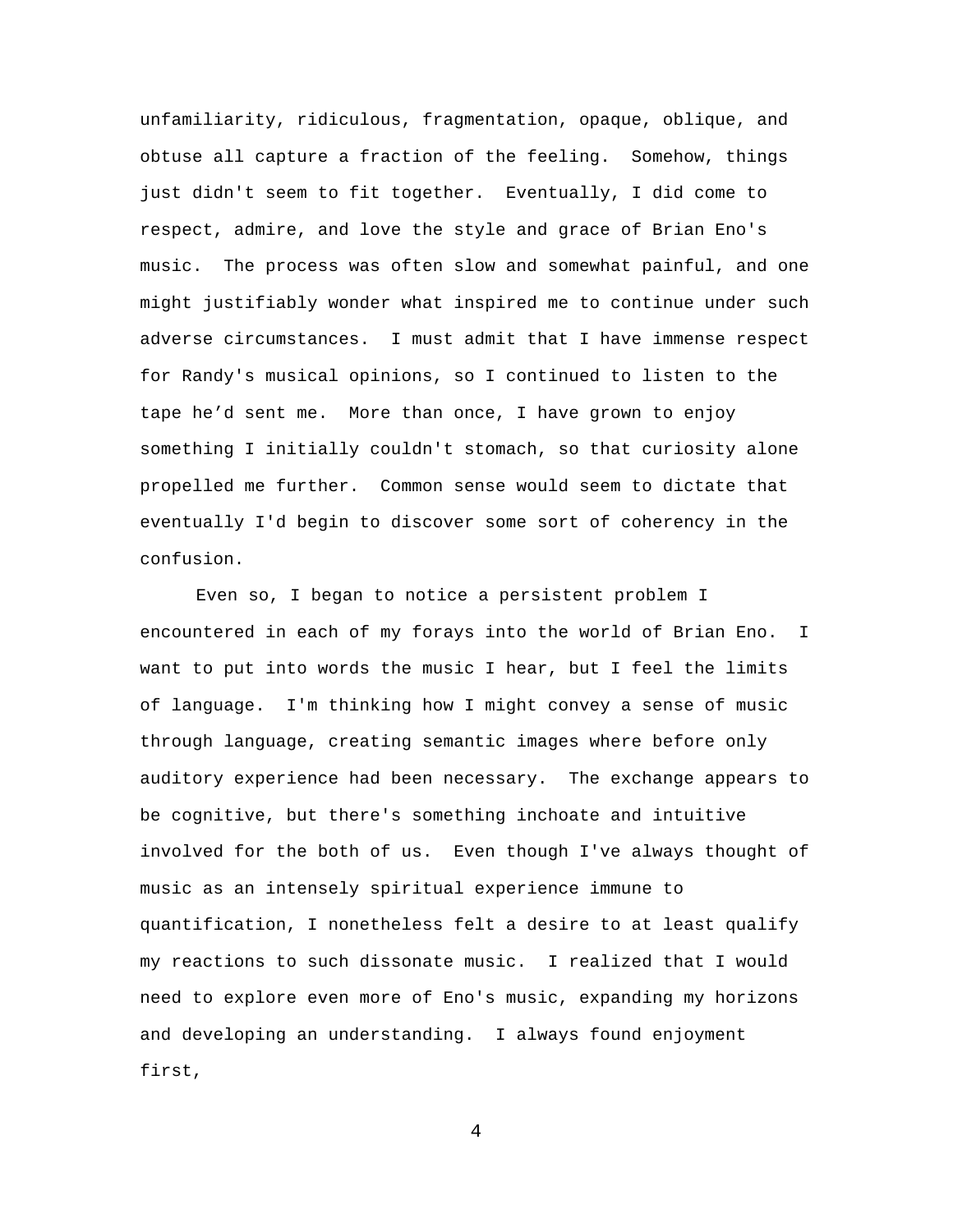but not far behind lurked a growing awareness of purpose.

#### Process: Step 2 (Appreciation)

"Changing water into wine Putting grapes back on the vine" -Brian Eno

Several months of intensive listening ensued, resulting in the development of a great personal love for Brian Eno's music. The rewards have often been strange and sometimes beautiful, but I have never lost my overwhelming sense of curiosity. In fact, I sensed something unusual about my reactions to Eno's music. Somehow, loving wasn't enough in this instance -- I wanted to know more about the music itself. It had taken months to put several songs together; now, I wanted to take them back apart. Even after I had overcome many of my initial reactions to Eno's music, I still felt a compelling desire to understand it. Emotionally, I found great satisfaction any time I placed something on the turntable with Eno's name on it. Cognitively, I had a need to know why, and this essay will henceforth explore how I managed to make sense of the great disparity between initial hate and subsequent love for Brian Eno's music.

I immediately encounted yet another hurdle, however, realizing that I have no formal knowledge of music. I contemplated this for awhile, but then recognized that most human knowledge involves subjects about which we have no explicit knowledge. For example, I know a fair amount about what

computers are capable of doing, but I have no understanding of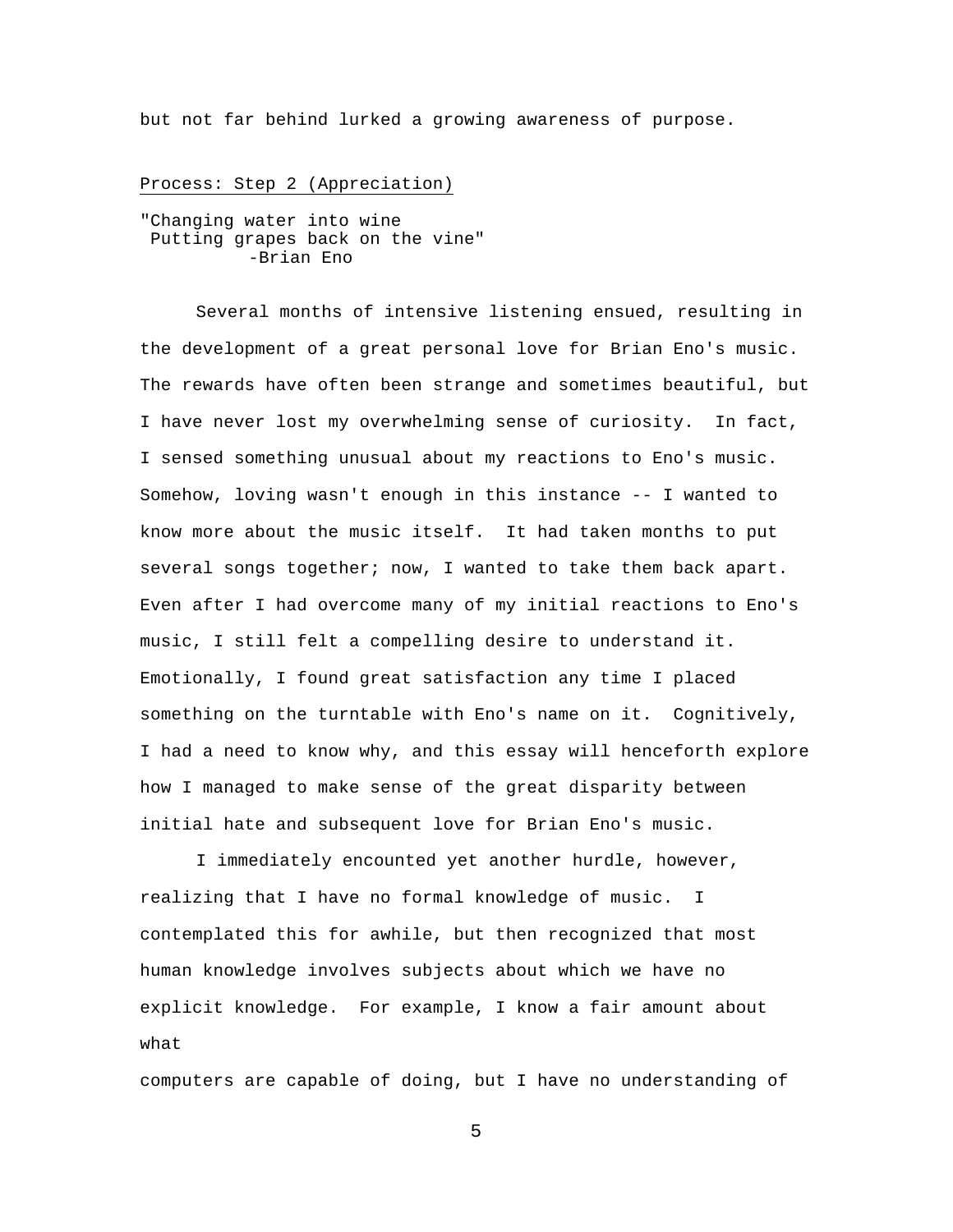how they do it. Therefore, I focused my attention directly upon the music, deciphering lyrics, uncovering mishapen melodies, creating (sometimes cosmic) connections. Things became clearer, but I soon recognized a fundamental error in my approach. I had assumed that analyzing Eno in isolation would be sufficient to grasp the evolution of my feelings for his music. In fact, I needed to create a context in which I could explore music philosophies. My enjoyment of his music intact, I knew that appreciation could only function as a stepping stone to other conceptualizations.

# Process: Step 3 (Metacognition)

"Don't you wonder sometimes about sound and vision" -Brian Eno

In order to know why I had found Eno's music difficult to comprehend, I needed to know how it differed from other music. This approach should be useful because the instantiation of information has been shown to vary as a function of prior experience and knowledge. These schemata are constructions of knowledge which are based on both the current influx of information and the specific organization of past experiences. New information consistent with existing schemata will be easily assimilated into that schemata, whereas information inconsistent with existing schemata can be either rejected or accomodated into new schemata. The tacit assumption being made indicates a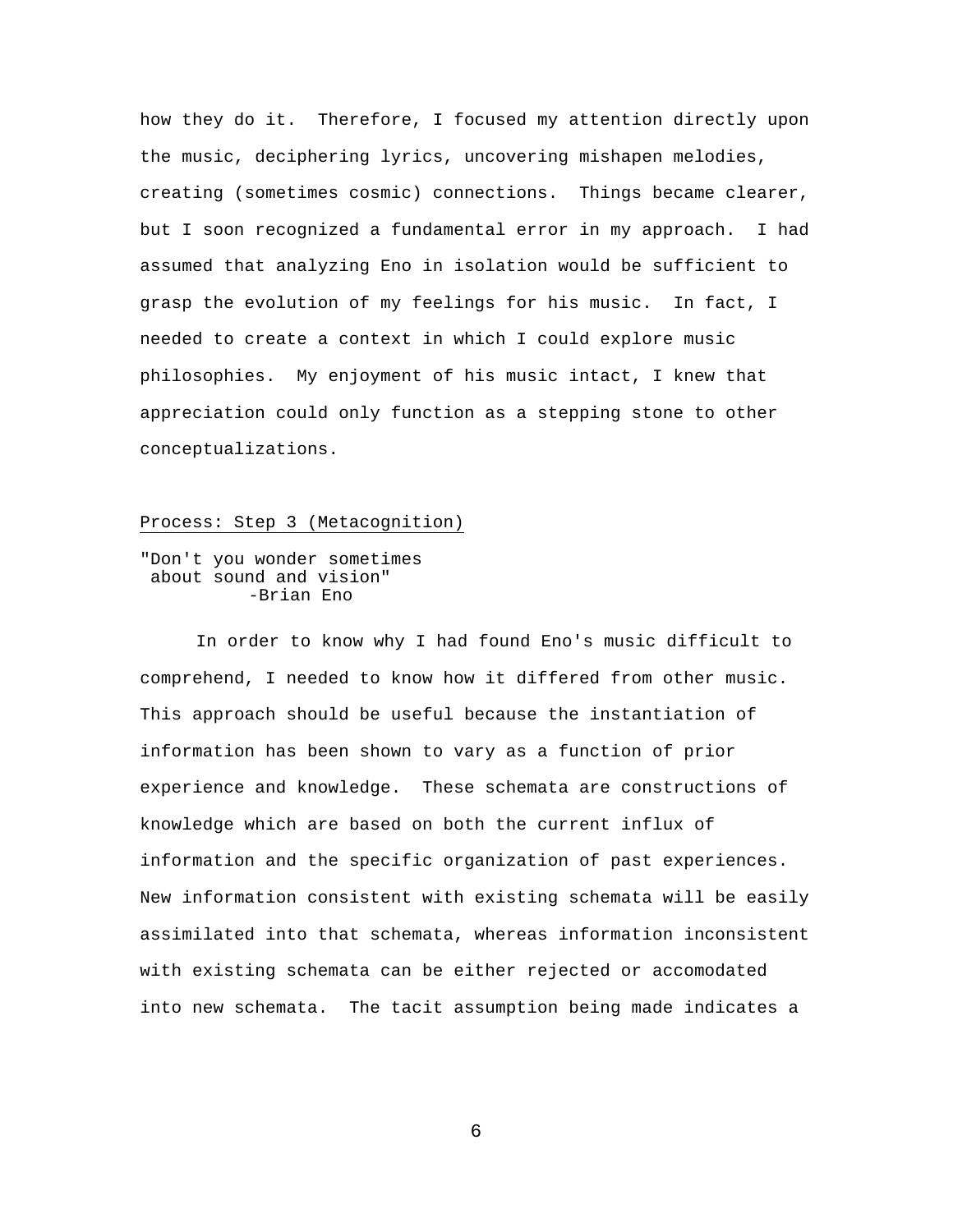significant reorganization of schemata through accomodation due to the difficulty encountered when simple assimilation of Eno's music failed to yield understanding or enjoyment. I began this inquiry by making explicit my own existing "schemata" for rock music. This required considerable effort, in part because the process drew attention to things unexamined and intangible.

Nonetheless, I outlined a variety of elements common to most rock music. In order of ascendancy, rock-n-roll generally involves four instruments -- drums, guitars, bass guitar, and synthesizers. (Eno often completely reverses this hierarchy, placing primary emphasis on synthesizers and entirely deleting drum sections in many instances). The vocalist often dominates the group image, absorbing most of the media attention. Mick Jagger (Rolling Stones), Robert Plant (Led Zepellin), and Jim Morrison (The Doors) all come to mind. Much of Eno's music is absolutely devoid of lyrics, relying instead upon the structural cohesion of synthetic instrumentation. Also, musicians are generally cognizant of the problems encountered when performing live in concert. Their albums reflect this awareness, whereas Eno often concerns himself only with studio perfection.

I found the preceeding observations to be helpful, but only superficially so. Alone, they simply failed to explain why I found his music so difficult to comprehend. Once again, I changed my approach, examining deviations in the structural elements of many Eno songs. I eventually uncovered three radical departures from conventional pop forms, which I subsumed under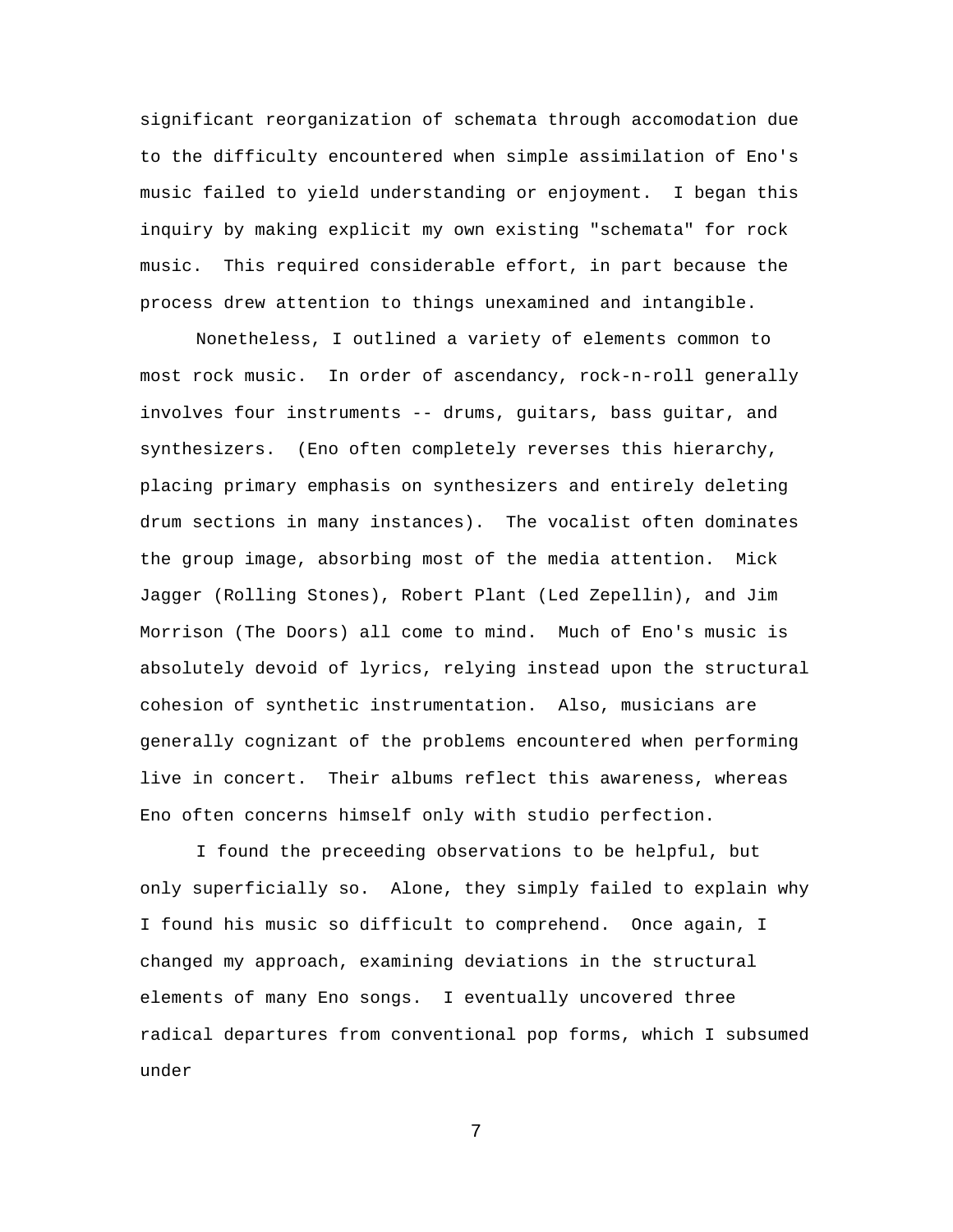three descriptive classificiations: transmutations, subversions, and environmental. These seemed to characterize the bulk of Brian Eno's music. Each represents the development of entirely new schemata that accomodate specific variations endemic to Brian Eno's music.

# Transmutations

One rock song is like every other rock song in that each follows a similay pattern of specific, internal relationships. This holds true for almost all bands, be it The Beatles, The Who, Sex Pistols, Simple Minds or Bob Dylan. Song structures are not identical but nearly all are adequately described by the following model: AB(VA)B(GS)(VA)B (A=lyrics; B=refrain; VA=variation of A; GS=guitar solo). The reasons for this uniformity are debatable, but I'll argue for one assumption. Songs seldom deviate from basic formulas for the simple reason that if a song isn't "user friendly," it will not receive airplay. FM radio thrives only to the extent it can sell commercial time, and this entails an active and attentive audience. The listener demands a product easily accessible and readily digestible. Every song can't be something new, but something new must be like every other song. The AB ... formula allows the listener to know a new song even before it's over, and this happens for two reasons. One, the song structure has an eminent familiarity in that it duplicates every other song you've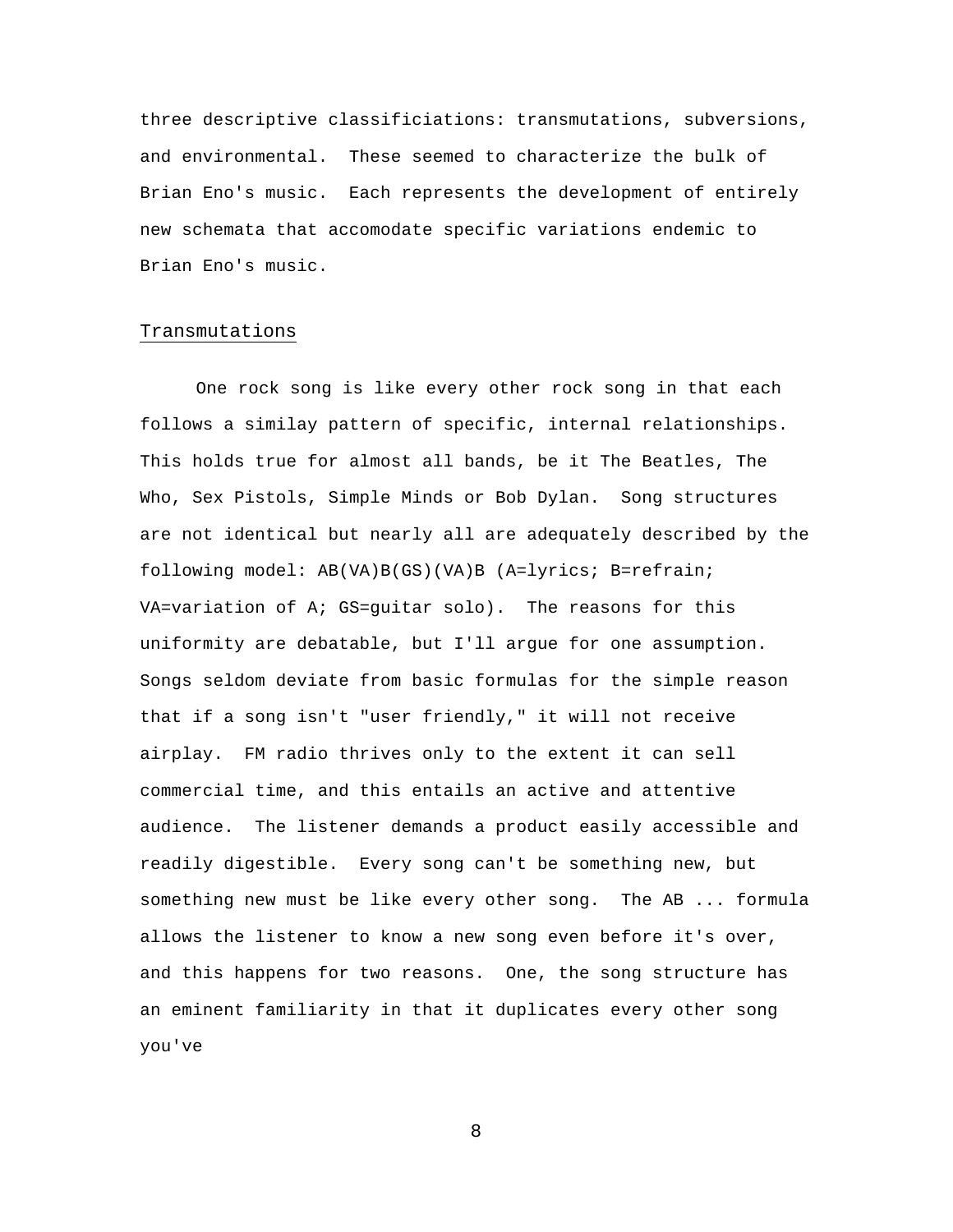ever heard; and two, sheer repetition within the song itself facilitates comprehension.

I gradually came to realize that Brian Eno doesn't always employ the standard rock formula in his rather unconventional pop songs. Instead, many of his songs transform into something quite unlike a typical Top-40 hit. A "typical" Eno song contradicts the AB ... formula, diverging toward free-form expression in a format more accurately described by the following formula: (A)(Ba)(Cb)(Dc). The song retains some cohesive structure because each new segment mutates from the last, creating a system of infinite regress where sound continues to unfold and change as a function of previous patterns. Thus, the lyrical component (A) introduces the song, while subsequent mutations incorporate aspects of the previous segment (Ba). A single song transmutes into a number of distinct, but interrelated parts that do not always coherently merge into a definitive whole.

## Subversions

A number of Brian Eno's songs do not entirely abandon traditional rock forms, retaining much of the basic AB... formula. In fact, a majority of Eno's Independent, solo work only partially deviates from typical song structures. These songs often mutate, departing from a strict emphasis on refrains, and yet they generally resemble the patterns found in pop-rock. The most interesting examples of these songs parallel the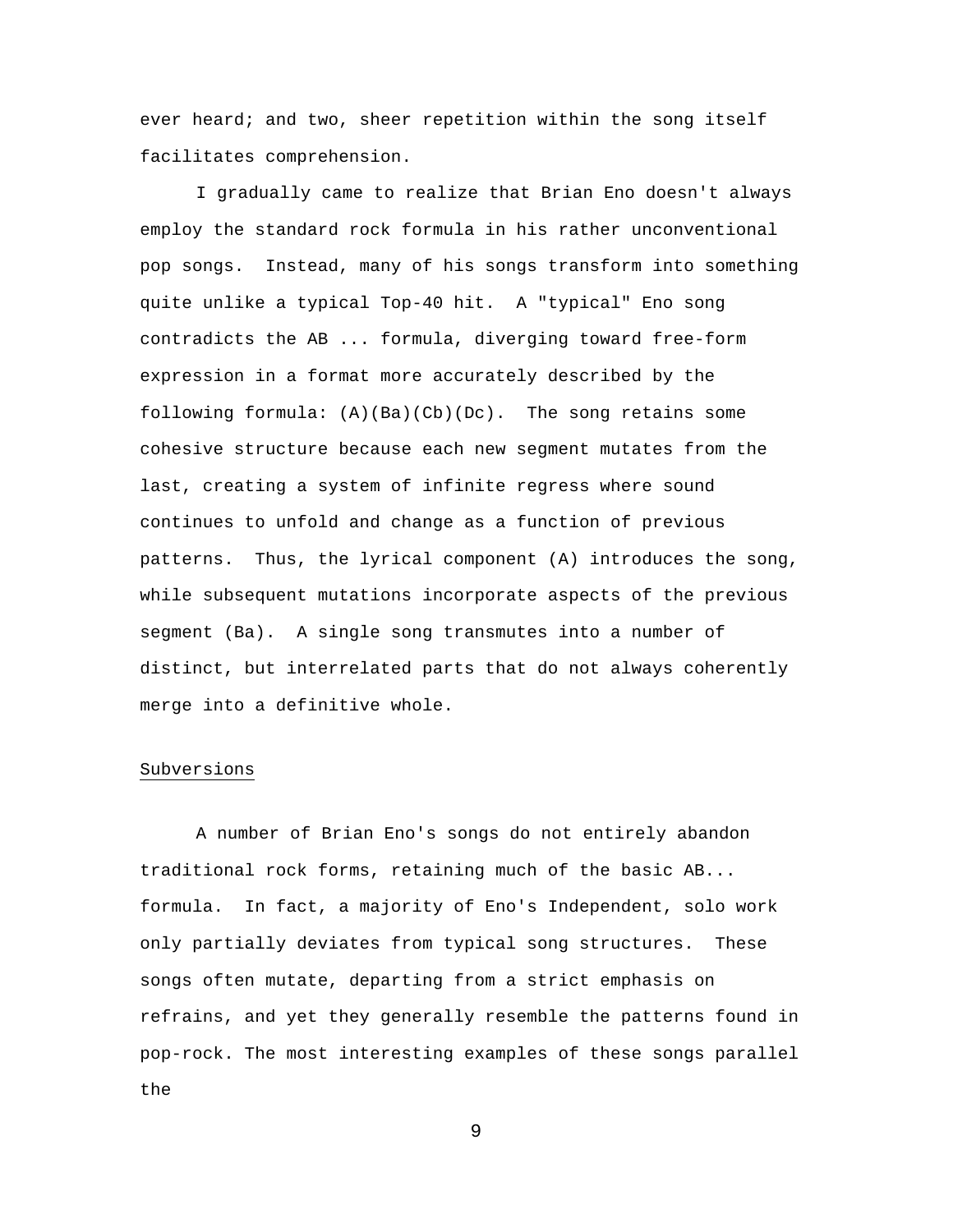standard formula, and yet they subvert rock's pretense of seriousness in part through quirky pop forms surrounded with surrealistic lyrical moments. Even though I cannot presume to know Byian Eno's intentions, the result trivializes conventional pop forms by undermining their integrity.

This occurs primarily because traditional rock-n-roll lacks a sense of humor. Certainly, there have been humorous moments, but such songs generally make fun of events external to the song. Eno, on the other hand, examines the song itself, contrasting patterns and permutations in song structure with variations of instrumentation. The alteration of a single variable facilitates the process. if transmutations mutate the structure of a song, subverted songs hold this variable constant, warping all other elements. Instruments are attenuated and off-key, while singsong vocals crack and careen like nursery rhymes. Lyrical mayhem ensues: "What do I came, I'm wasting fingers like I have them to spare." The result clearly indicates the development of new pop forms, creating unusual alternatives within existing structures.

### Environmental

The first time I listened to an ambient album, I actually forgot for a time that it was even on the turntable. It turns out this is exactly what Brian Eno has in mind. An obscure collection of expressive sounds, ambient music creates an encompassing atmosphere that surrounds, engulfs and threatens to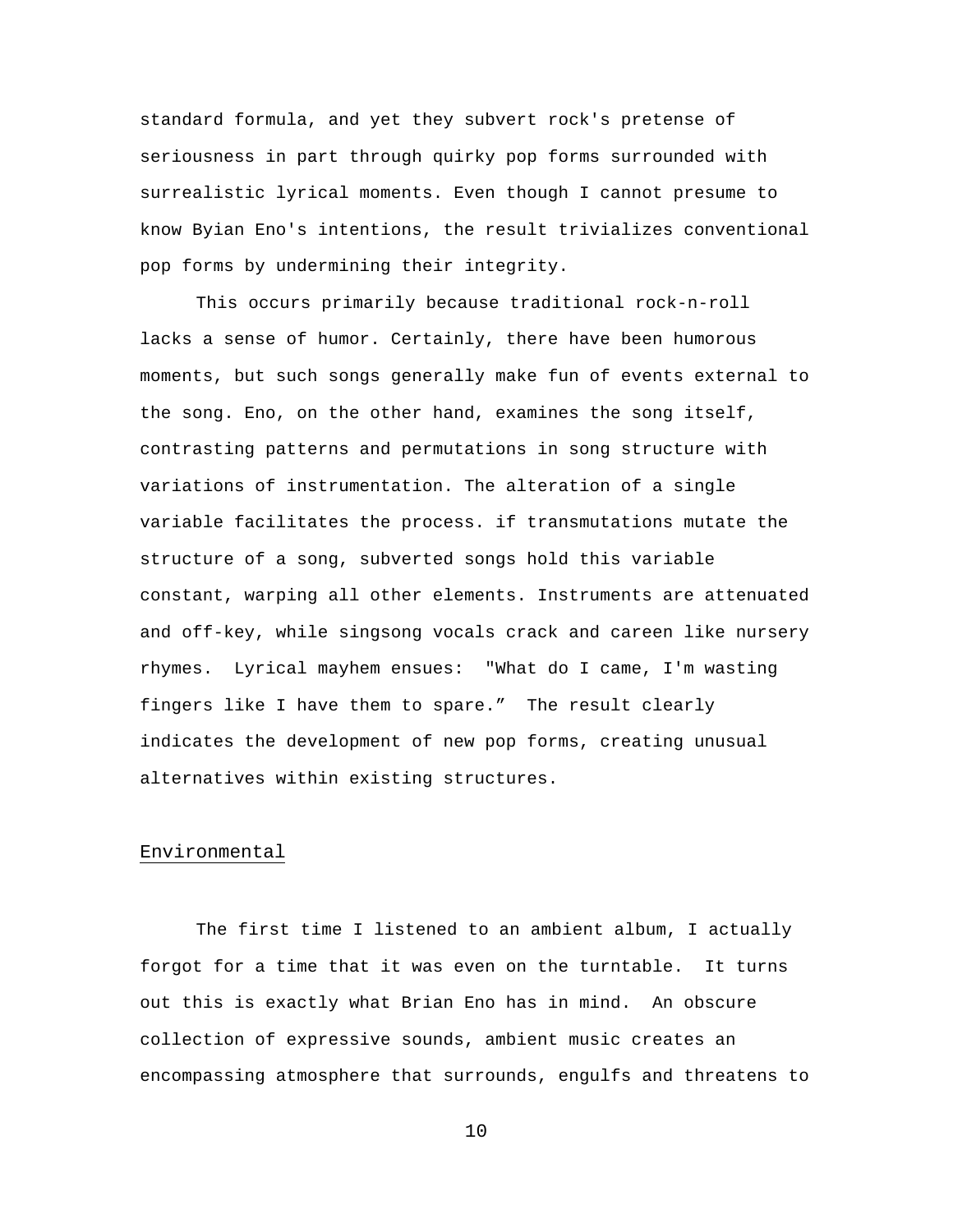swallow you. Sometimes, it can feel like abandonment, but then quite suddenly something trickles into your awareness. It seems innocuous, but there's always a certain instability in the fluctuating rhythms. Somehow tangible and never formless, the environment becomes absolutely pervasive. The subtle moods and stark, hypnotic settings emerge from a conscious attempt to evoke dense, internal representations through electronically manipulated sound.

All music in the Western tradition requires the explicit attention of the listener at all times. Ambient music, in clear contrast, requires exactly the opposite. The listener need not, indeed should not, attend to the music. Instead, the music reacts with the environment, creating a situation where extraneous sounds intermingle with recorded silence. These spare and fragile sound paintings surround you in a somewhat vague and synthetic moment of warmth that proves sufficient to captivate your attention. Nothing appears certain, however, because next time around, that moment may not happen at all. An extension of Eno's work with transmuted song structures, ambient music obviously violates all the assumptions of rock music.

## Conclusions

I'm wondering if I continue to quantify and qualify my observations, that some of Eno's mystique and majesty might suffer in the translation. Nonetheless, I feel a few reflections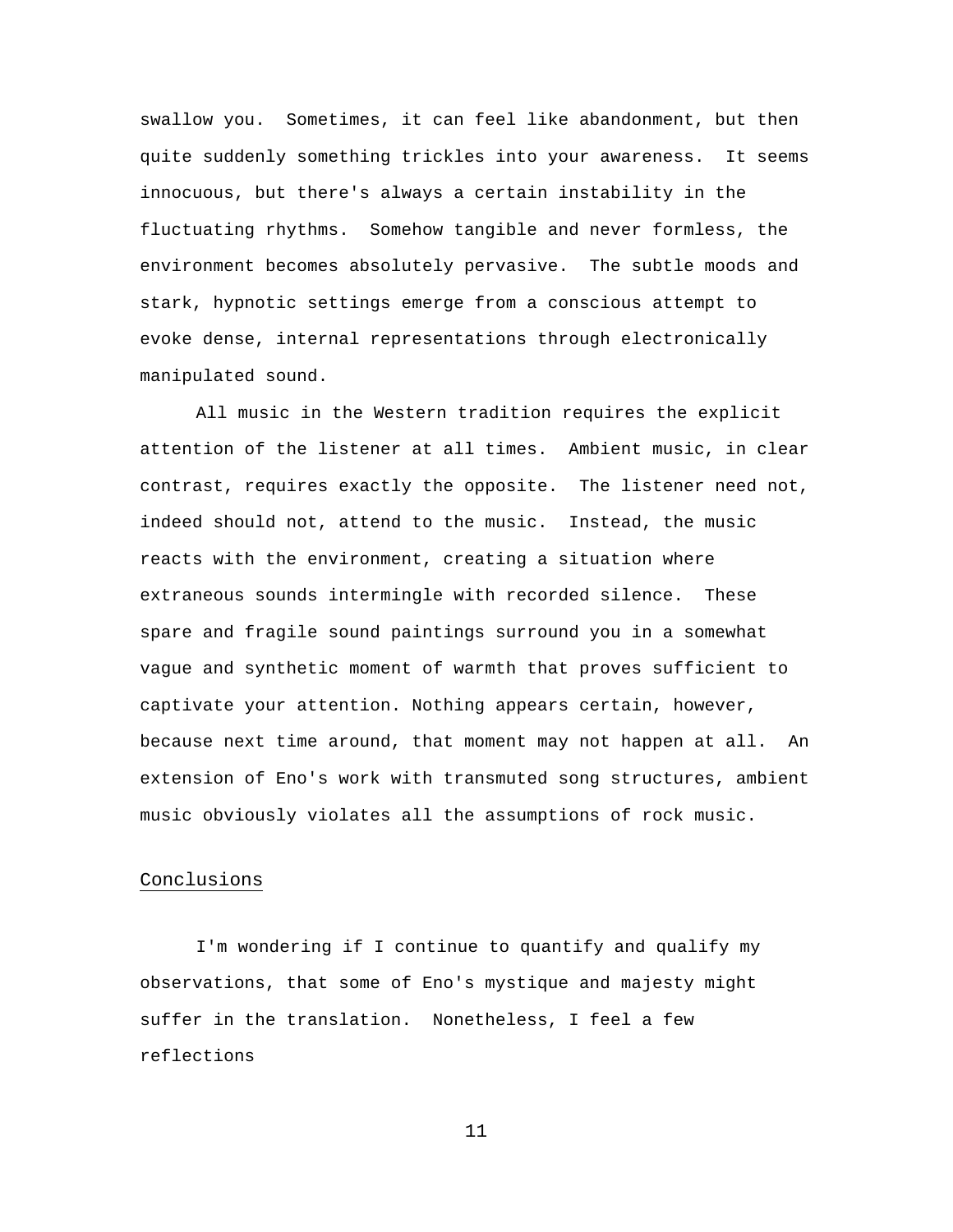might clarify several issues. Specifically, I sense that the importance of schema theory to my understanding of Eno remains somewhat obscure and vague. I want to briefly develop some of those ideas, expanding upon some of what remains tacit in the above discussion. In order to do so, I would like to reiterate the amount of time it took for me to enjoy much of Eno's music. If you recall, I introduced several formulas in the section on transmutations, and because the total number of variables would be larger for a mutated Eno song than a typical song, one could easily surmise that it would take longer to comprehend the former than the latter. In fact, it takes so much longer that the difference cannot be accounted for by simply summing parts. Therefore, we need another explanation to uncover the great difficulties encoutered in understanding Eno. I believe schema theory provides such an explanation.

People are constantly assimilating new information into existing schemata in such a way that it is consistent with prior knowledge structures. New information inconsistent with existing schemata therefore poses specific problems for the acquisition process. Accomodation may occur, but only if a changes in the superordinate structure allow for the assimilation of subordinate information. I believe the problems delineated by schema theory elucidate the problems encountered in comprehending Brian Eno's music. Faced with dissonate and obscure sound patterns, the listener invokes previous methods of instantiation. These inevitably fail, due in part to the limitations of existing